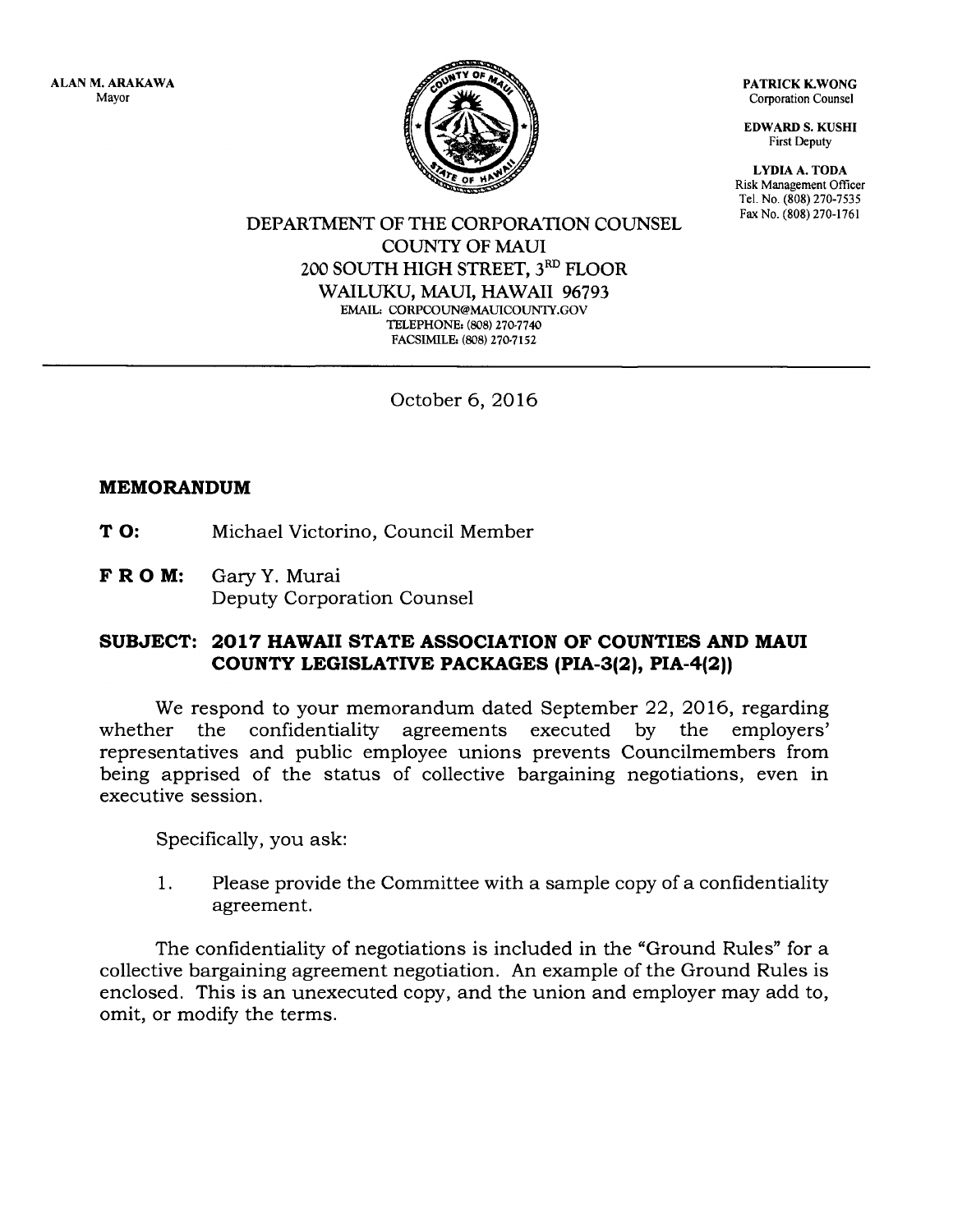Michael Victorino, Council Member October 6,2016 Page 2

> 2. Do the confidentiality agreements prevent employer negotiators from apprising Councilmembers of the status of collective bargaining negotiations in executive session? If so, may the confidentiality agreements be revised to allow Councilmembers to receive such updates?

The Ground Rules do not explicitly prohibit an employer representative from disclosing the status of collective bargaining negotiations to Councilmembers in executive session.

However, the negotiators for the state and counties that comprise the members of the employer group have interpreted the confidentiality clause of the Ground Rules (No. 11 in the sample ground rules) to mean that confidentiality is absolute, and the negotiators generally agree that they report to the governor in the case of the state, and the mayors in the case of the counties. The employer group strives to maintain the confidentiality of collective bargaining negotiations to protect the integrity of the process and to avoid allegations of a breach of confidentiality and possible prohibited practices complaints.

Moreover, notwithstanding the confidentiality clause of the Ground Rules,  $\S89-2$ , H.R.S. designates the mayors and governor as the "employer" or "public employer." We interpret this to mean that the mayor is vested with the We interpret this to mean that the mayor is vested with the authority to bargain with public employee unions, and has the discretion to share information within the limitations of any confidentiality agreement (for example, the Budget Director, consultants, and so on).

3. Prior to collective bargaining negotiations, how are negotiating rules agreed upon? Are those rules in writing? If so, please provide the Committee with a sample copy of negotiating rules.

Typically, other than the Ground Rules discussed above, there are no negotiating rules that the employers and union agree upon. Generally, S89, H.R.S. the Collective Bargaining in Public Employment Act provides the framework for collective bargaining with public employee unions.

<sup>&#</sup>x27;Chapter 89-2, H.R.S. defines "employer" or "public employer"as the governor in the case of the state, and the mayor in the case of the counties.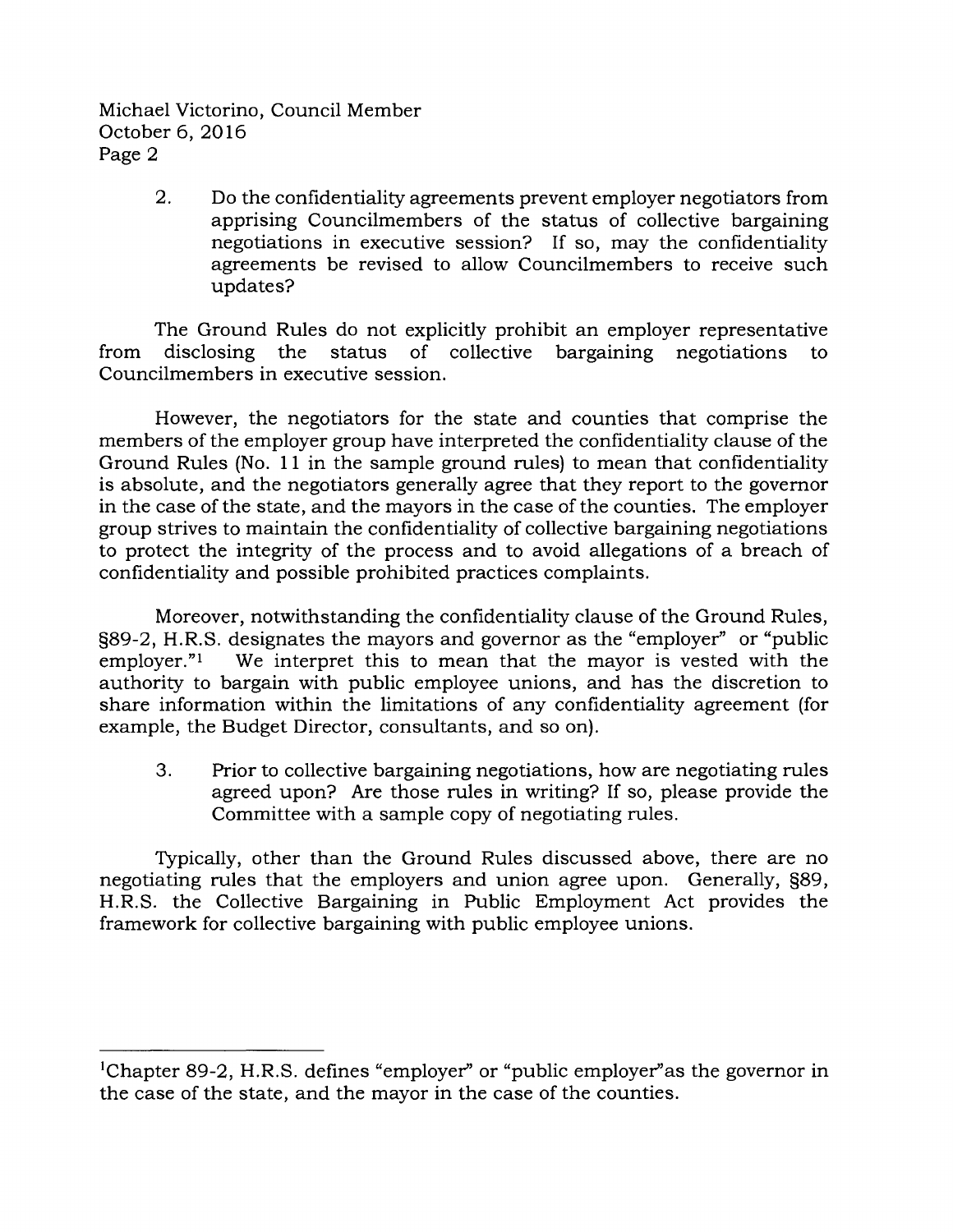Michael Victorino, Council Member October 6,2OL6 Page 3

Please contact me if you have any questions.

GYM:tlI

cc: Alan M. Arakawa, Mayor David Underwood, Director of Personnel Services

APPROVED FOR TRANSMITTAL:

**PATI** RICK K. WONG

2016-10-05 response to RFLS Victorino 2014-2966Corporation Cou